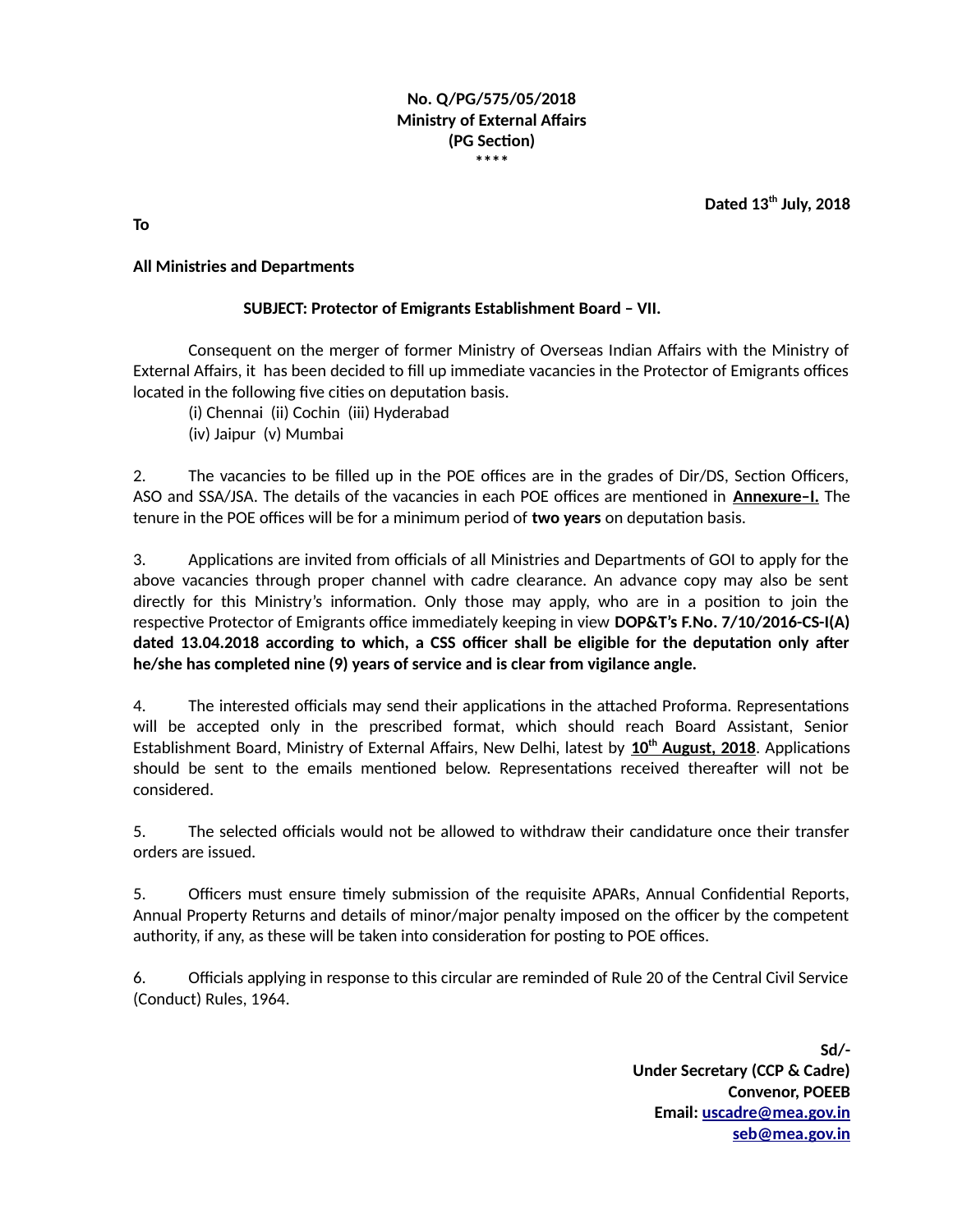# **Ministry of External Affairs (Administration Division)**

### **Representation Proforma for officials seeking transfer to POE Offices**

(*Tick whichever is applicable*)

- [ ] Protector of Emigrants Head of Office
- [ ] Section Officer/PS
- [ ] ASO/PA
- [ ] SSA/JSA

### 1. **Personal Particulars**:

| a  | Full name and designation                               |  |
|----|---------------------------------------------------------|--|
| b  | Present scale of Pay & Grade pay                        |  |
| C  | Post applied for                                        |  |
| d  | Date of birth                                           |  |
| e  | Educational qualification                               |  |
|    | Present deployment & place of posting                   |  |
| g  | Date of joining Hgrs (MEA) in case of return from post- |  |
|    | ing abroad (if applicable)                              |  |
| h. | Details of leave availed (type and duration) during the |  |
|    | last two years                                          |  |
|    | Details of previous posting abroad, if applicable, and  |  |
|    | within India                                            |  |
|    | In case of individuals from Ministries other than MEA   |  |
|    | applying as deputation official, the Cadre to which you |  |
|    | belong / Parent Ministry                                |  |

### 2. **Details of Previous Postings abroad and in India, if applicable**:

| <b>Hqrs/Station</b> | Classification | Period of stay with dates |  |  |
|---------------------|----------------|---------------------------|--|--|
|                     |                |                           |  |  |
|                     |                |                           |  |  |
|                     |                |                           |  |  |
|                     |                |                           |  |  |
|                     |                |                           |  |  |
|                     |                |                           |  |  |

## 3. **Details of Recall/Disciplinary proceedings if any - with reasons for recall and date of recall**:

| ,一个人都是一个人的事情,我们也不会不会不会。""我们,我们也不会不会不会不会不会不会不会不会。""我们,我们也不会不会不会不会不会不会不会不会。""我们,我们 |  |
|----------------------------------------------------------------------------------|--|
|                                                                                  |  |
|                                                                                  |  |
|                                                                                  |  |
|                                                                                  |  |

### 4. **Preferences for a minimum of three Cities , with reasons if any**: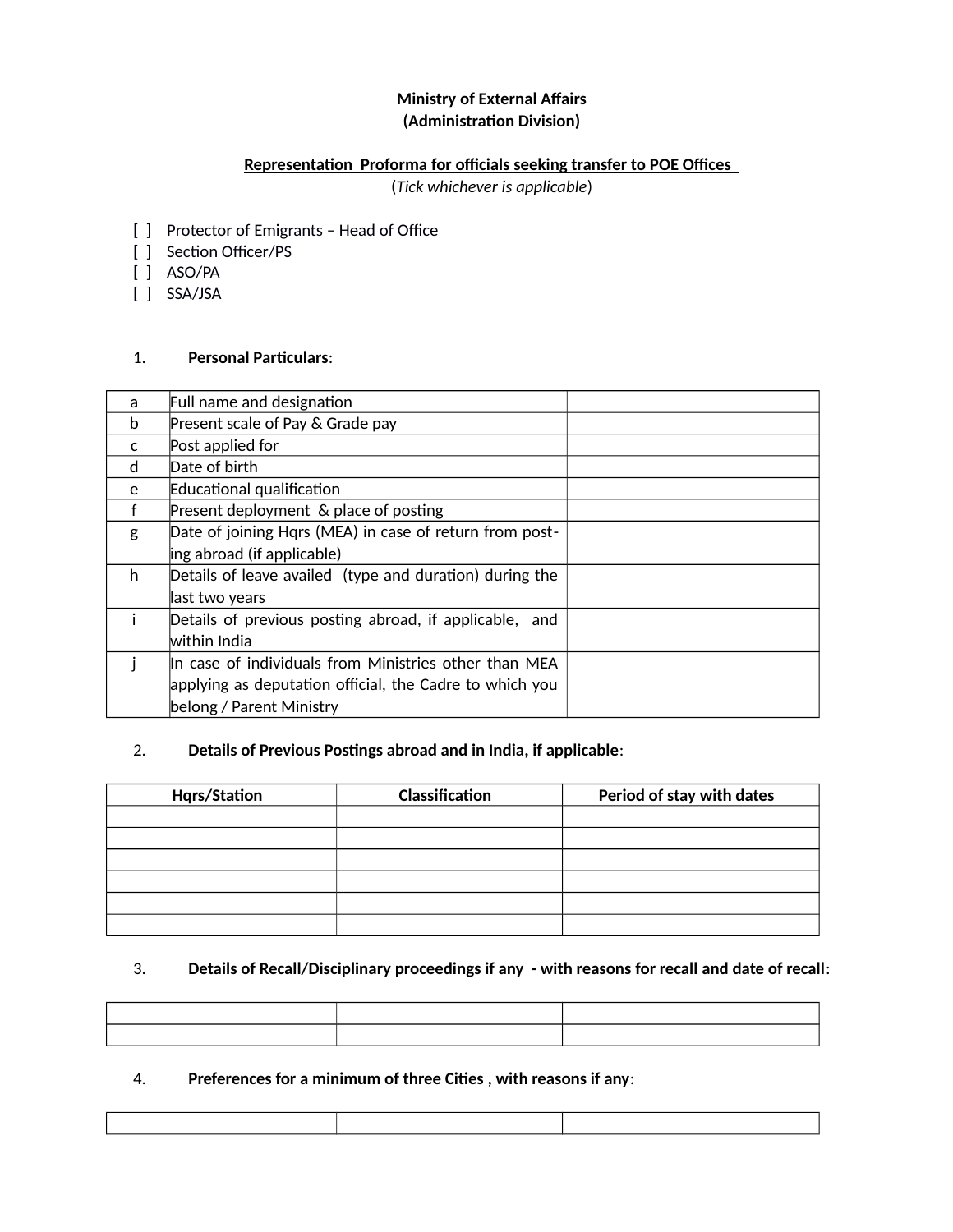- 5. **Date of submission of APAR 2017-18**……………………………..
- 6. **Name of Reporting and Reviewing officer**……………………………..
- 7. **Date of submission of Annual Property Return for 2017**…………………..

### **Signature of the applicant**

#### **Signature of the HOM/HOP/HOC/HOD**

I am fully aware of the working conditions at the Protector of Emigrants. I am willing to be de ployed in any POE office, even that has not been indicated as my choice in the application on initial transfer or either during the duration of my tenure in a POE office. I understand that transfer to POE offices is being decided in public interest and Ministry's own administrative and functional needs. I agree to abide by the decision and will not ask for review of the decision.

Date………….. Place………....

S**ignature of Applicant**

Mobile No………………….. e-mail.................................................

**Recommendation of HOM/HOP/HOD** …………………………………………………………………………….. ……………………………………………………………………………..

**Signature of HOM/HOP/HOD**